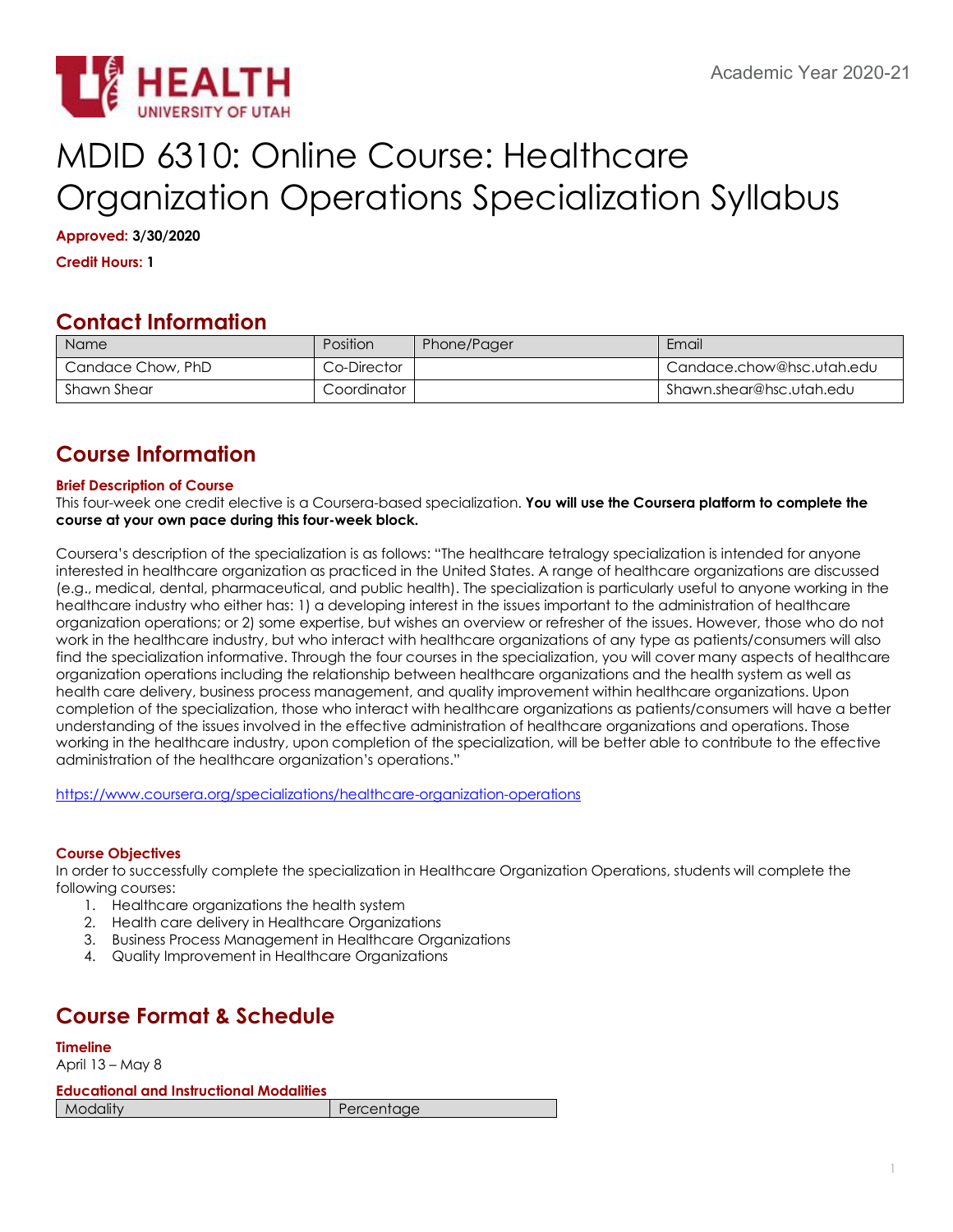



| Asynchronous modules and | 100% |
|--------------------------|------|
| assessments              |      |

#### **Role of the Student in this Course**

Actively participate in all activities and thoughtfully complete readings and assignments

#### **Required Textbooks/Readings**

See website: https://www.coursera.org/specializations/healthcare-organization-operations

## **Assessment & Grading**

|                                                                                                                                       | Must Pass/<br>Must Complete | Due Date                 |  |  |
|---------------------------------------------------------------------------------------------------------------------------------------|-----------------------------|--------------------------|--|--|
| Assignments and Must Complete Elements                                                                                                |                             |                          |  |  |
| Completion of a one-paragraph<br>individual learning plan for each<br>course regarding plans to<br>incorporate learning into practice | X                           | Weekly                   |  |  |
| Completion of each course within<br>specialization                                                                                    | X                           | Weekly                   |  |  |
| Completion of survey once all<br>courses in specialization are<br>completed                                                           | Χ                           | Last day of course (5/8) |  |  |

#### **Grading System**

Students will receive a final letter grade of PASS (P) or FAIL (F) for this course:

**PASS:** A student who achieves all of the criteria will be assigned a grade of PASS for the course.

FAIL: A student who fails to achieve all of the criteria for PASS will be assigned a grade of FAIL for the course.

Criteria to Pass include: Completion of courses within specialization, completing the individual learning plan to acceptable standards, and completing a follow-up survey once the specialization is completed.